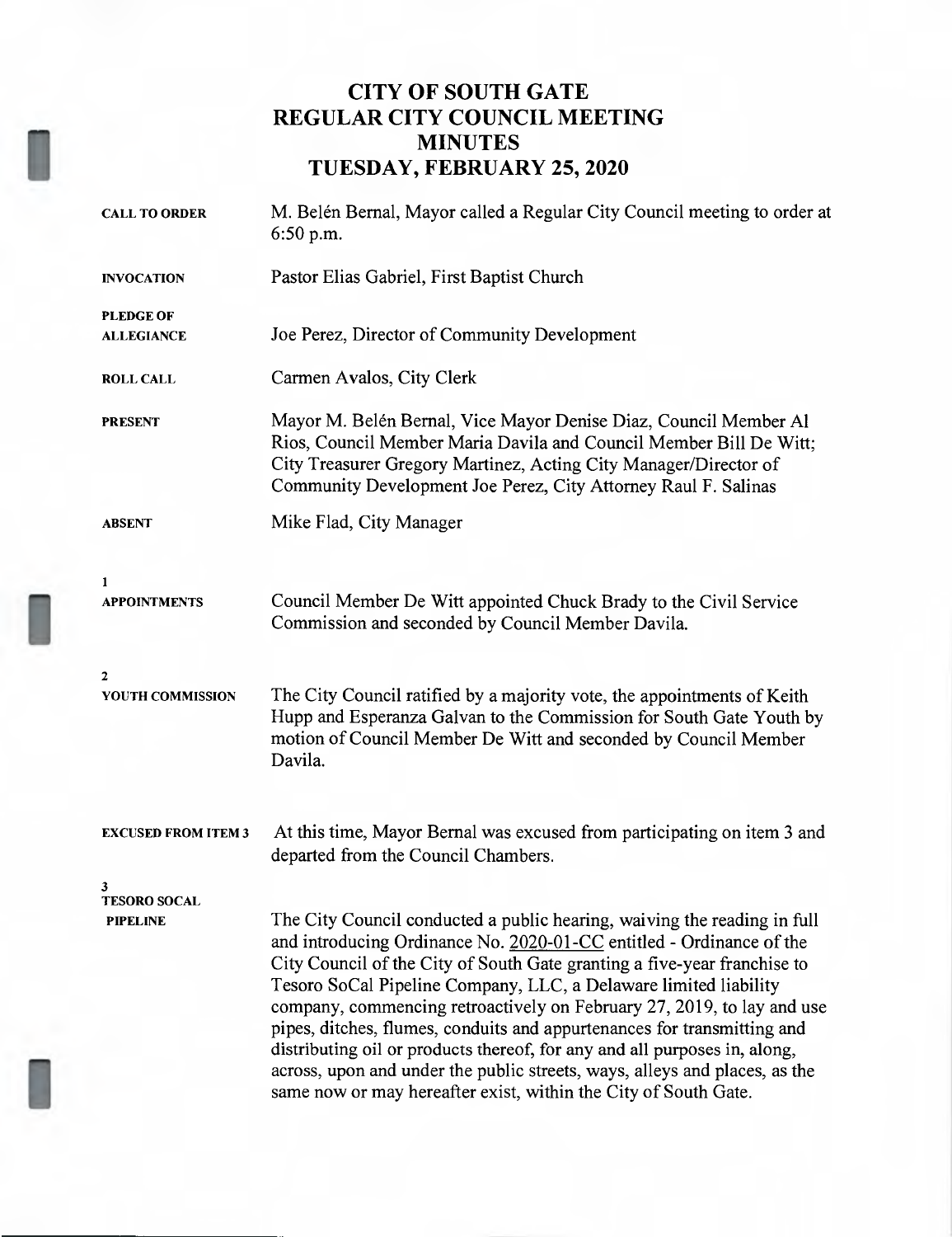## 3 TESORO SOCAL

PIPELINE CON'T Raul Salinas, City Attorney stated that in the past this item has come before City Council and as <sup>a</sup> matter of choice the Mayor has decided to recuse herself from this out of an abundance of caution even though there does not appear to be <sup>a</sup> technical conflict of interest. At the prior City Council meeting we needed to have <sup>a</sup> quorum and we drew straws resulting in the selection of Council Member De Witt to participate in this item.

> Mayor Bemal stated that the reason why she will recuse herself from participating on this item is due to the fact that she received <sup>a</sup> contribution from Tesoro that she returned and did not cash it for her reelection campaign.

> Joe Perez, Community Development Director gave <sup>a</sup> brief presentation of this item.

Art Cervantes, Public Works Director added in adopting this franchise agreement the City will receive a granting fee of \$11,522.00 and thereafter would receive an annual fee.

Council Member De Witt asked how many franchises the City has.

Mr. Cervantes responded that he doesn't know the exact number but that this is a renewal.

Vice Mayor Diaz opened the Public Hearing at 6:59 p.m.

Nick Godoy, 8611 San Gabriel Avenue, commented on the testing schedule for the diesel lines.

Janet Torres, Executive Director for the South Gate Chamber of Commerce, spoke in support of Tesoro and how they have always supported the City of South Gate and the Chamber of Commerce with special programs and activities.

Jerry Brown, Mr. C's Towing, supports Tesoro and how they support activities within the City of South Gate.

Vice Mayor Diaz closed the Public Hearing at 7:10 pm.

Council Member Rios spoke with representatives about safety procedures of the pipelines and supports their efforts.

Council Member De Witt went out with Tesoro and looked at the pipeline and said that it seems to be well maintained. He is also in support of moving forward with this item.

U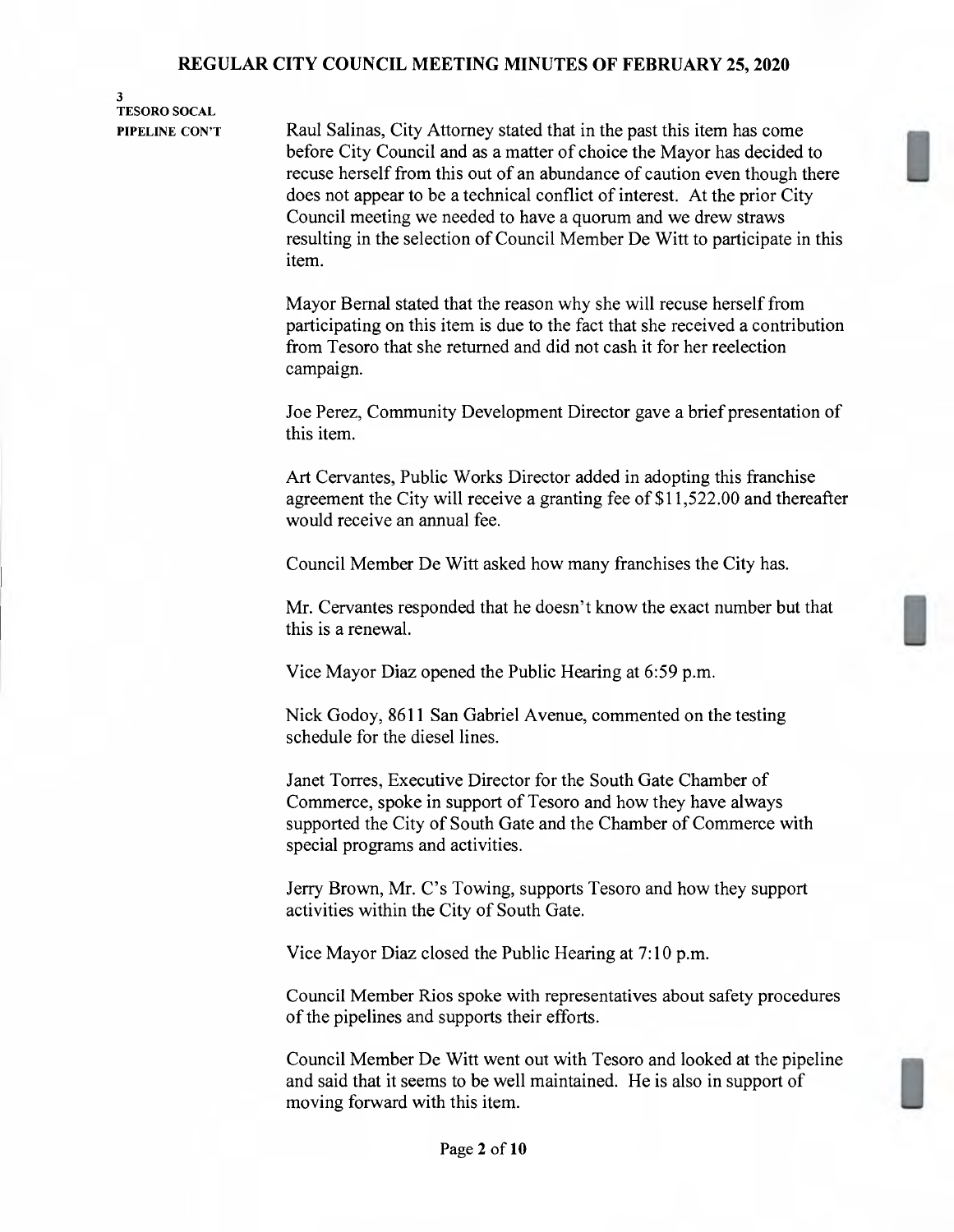| 3                                     |                                                                                                                                                                                                                                                                                                                                                                                               |  |  |
|---------------------------------------|-----------------------------------------------------------------------------------------------------------------------------------------------------------------------------------------------------------------------------------------------------------------------------------------------------------------------------------------------------------------------------------------------|--|--|
| <b>TESORO SOCAL</b><br>PIPELINE CON'T | Vice Mayor Diaz spoke about how Tesoro supported the Robotics Team<br>of San Miguel Elementary School.                                                                                                                                                                                                                                                                                        |  |  |
|                                       | Staff's recommendation were approved by motion of Council Member De<br>Witt and seconded by Council Member Davila.                                                                                                                                                                                                                                                                            |  |  |
|                                       | Roll Call: Vice Mayor Diaz, yes; Council Member Davila, yes; Council<br>Member Rios, yes; an Council Member De Witt, yes; Mayor Bernal,<br>absent.                                                                                                                                                                                                                                            |  |  |
| <b>REJOINED MEETING</b>               | Mayor Bernal rejoined the Council prior to Public Comments.                                                                                                                                                                                                                                                                                                                                   |  |  |
| <b>PUBLIC COMMENTS</b>                | Virginia Johnson, 5751 McKinley Avenue, expressed concerns about<br>JAA, Mayor and Vice Mayor. She believes that Garfield Avenue should<br>not have a bike lane included in the upcoming Garfield Avenue project.<br>She realizes that the City cannot get a government grant to fix our streets<br>without bike lanes but with all the taxes residents pay, why aren't our<br>streets fixed. |  |  |
|                                       | Mr. Campos, 8467 San Vincente Avenue, expressed his concerns about<br>the noise coming from his neighbor's properties.                                                                                                                                                                                                                                                                        |  |  |
|                                       | Linda Parsonson, 5780 Main Street, brought information about homeless<br>situation and how surrounding cities are dealing with certain issues.                                                                                                                                                                                                                                                |  |  |
|                                       | Aaron Ruiz, 11815 Oklahoma Avenue, requested that City Council<br>address comments from the last City Council meeting regarding<br>inappropriate comments made on social media.                                                                                                                                                                                                               |  |  |
|                                       | Mark Sepulveda, 10019 Otis Street, expressed his concerns about the<br>accusations against JAA.                                                                                                                                                                                                                                                                                               |  |  |
|                                       | Cynthia Esquivel, 4718 Tweedy Boulevard, spoke on the comments made<br>by City Treasurer Martinez during the City Council Meeting of February<br>11, 2020.                                                                                                                                                                                                                                    |  |  |
|                                       | Maria Navarro, 9411 San Antonio Avenue, spoke on the Churches in<br>Action meeting that happened a few weeks ago and feels that we should<br>be focusing on the City and not politics.                                                                                                                                                                                                        |  |  |
|                                       | Candice Esquivel, 9520 Tweedy Boulevard, expressed her concerns and<br>disappointment with the current City Council.                                                                                                                                                                                                                                                                          |  |  |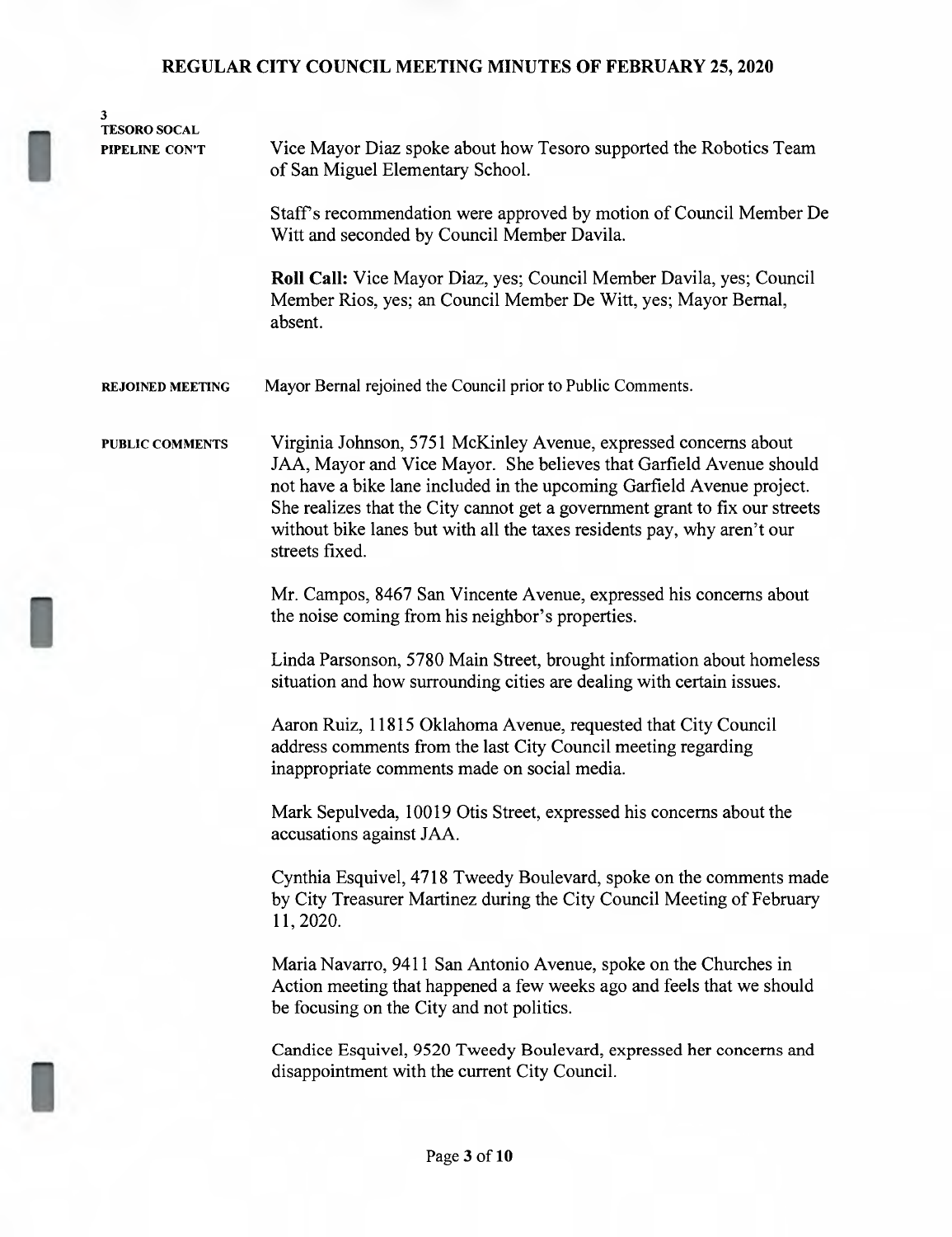| <b>PUBLIC COMMENTS</b><br>CON'T | Gil Hurtado, 10001 West Frontage Road, Space 215, spoke on all the                                                                                                                                                                        |
|---------------------------------|-------------------------------------------------------------------------------------------------------------------------------------------------------------------------------------------------------------------------------------------|
|                                 | various political accusations during the course of this election season.                                                                                                                                                                  |
|                                 | Armando Velasquez, 3365 Independence Avenue, is excited about a new<br>chapter of Kiwanis starting in South Gate and asked everyone to spread<br>the word.                                                                                |
|                                 | Tom Hall, 10505 St. James Avenue, expressed his concerns about the<br>current City Council and wants to have a speed bump on St. James<br>Avenue because of speeding.                                                                     |
|                                 | Jasmine Beltran, 2718 Orchard Place, expressed her concerns about the<br>ELAC building and the lack of communication with the residents about<br>construction.                                                                            |
|                                 | Jim Torres, is concerned that the City of South Gate would choose Beihai,<br>China as a sister city and urges Council to choose a city that does not<br>express communist beliefs and choose a city that stands for freedom of<br>speech. |
|                                 | Nick Godoy, 8611 San Gabriel Avenue, thanked Mayor Bernal for<br>contacting San Gabriel School and he had a meeting with the school<br>regarding the traffic issues on his street.                                                        |
| <b>RECESS</b>                   | The City Council recessed at 8:12 p.m., and reconvened at 8:17 p.m., with<br>5 Members of Council present                                                                                                                                 |
|                                 | Andrea Paulina, 11625 Utah Avenue, wanted to know what the status of<br>the parking study is and when we will get any results.                                                                                                            |
|                                 | Adolfo Varas, 10313 Jackson Avenue, expressed that he feels that he and<br>his family are being disrespected by the Vice Mayor and her<br>Commissioner.                                                                                   |
|                                 | Greg Martinez, 2603 Ohio Avenue, spoke about correcting the record<br>regarding comments stated from the audience.                                                                                                                        |
|                                 | Andrew Esquivel, 4718 Tweedy Boulevard, spoke on Mr. Martinez's<br>comments regarding the JAA.                                                                                                                                            |
|                                 | Sylvia Masushige, expressed her concerns about the lack of respect<br>towards people.                                                                                                                                                     |
|                                 | Mayor Bernal stated that before we get into comments from Staff she<br>would like to address some of the points made in public comments. She<br>asked the City Attorney to explain how an I.E. works.                                     |

 $\Box$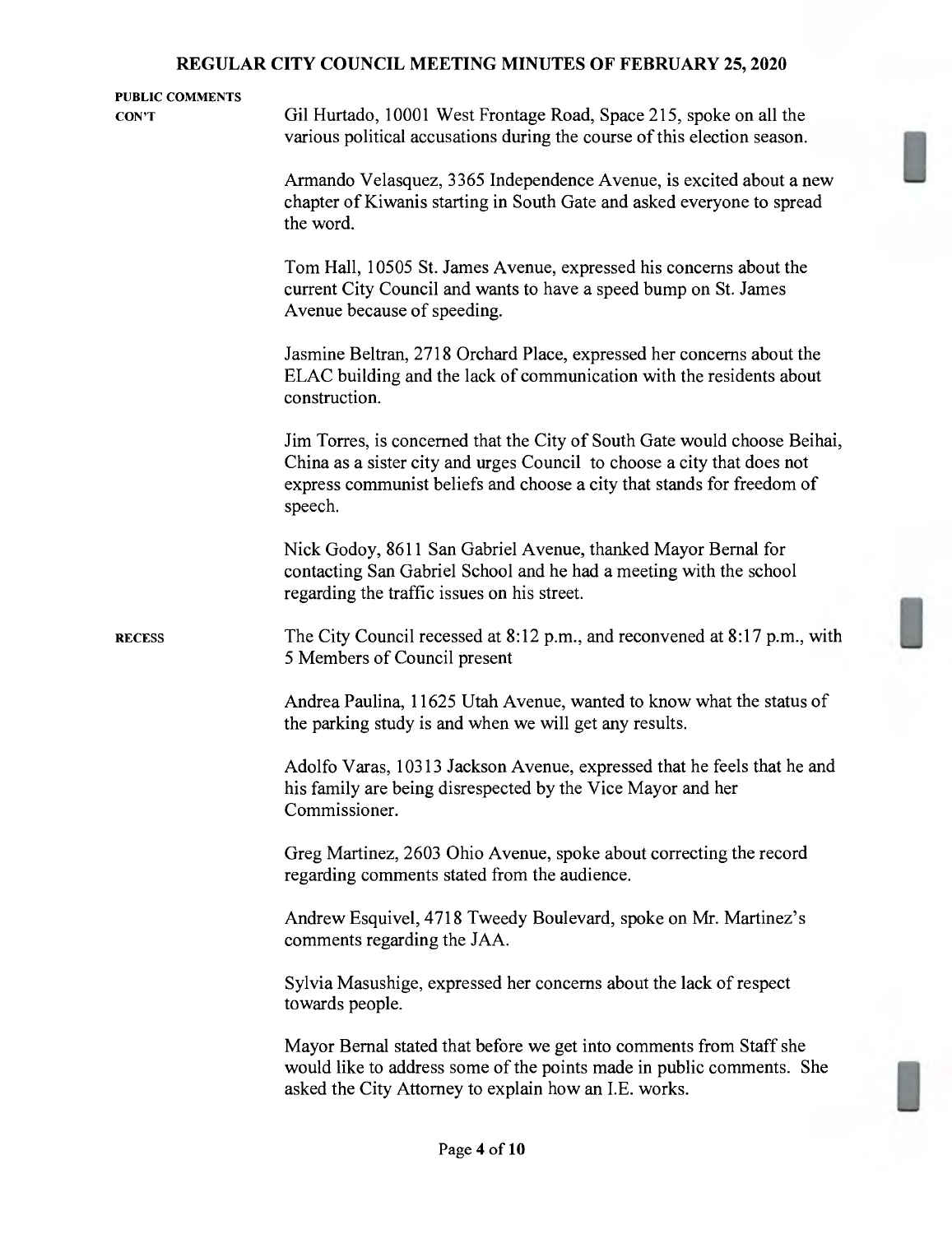#### REPORTS AND COMMENTS

FROM CITY OFFICIALS Raul Salinas, City Attorney stated that per the Brown Act we are limited as to what can be discussed that is not listed on the agenda he said was can have <sup>a</sup> very brief discussion. The City Attorney gave <sup>a</sup> brief explanation of how The City Municipal Code allows for the City to regulate the conduct of its election. He also explained that the City is not the only regulating body. The Fair Political Party Commission (FPPC) also regulates elections and independent expenditures.

> Carmen Avalos, City Clerk explained how committees (PAC) can raise money and are not limited to how much can be raised by the entity providing such funding. She also spoke on the reporting process for donations and expenditures.

> Mayor Bemal said that these forms are available to view at the City Clerk's Office. She also stated that at the last meeting the City Council did authorize staff to move into <sup>a</sup> review period and meet JAA Board Members to review finances. She has faith that Staff is going to be diligent that regardless of this election they will follow through.

Mr. Salinas provided the audience and City Council a review of the policies in place for signs placed in the public right of way during election and nonelection season.

The Mayor then asked Art Cervantes, Public Works Director to give <sup>a</sup> brief update on the parking survey.

Mr. Cervantes reported that he is ready to come back to Council with <sup>a</sup> report to explain implementation. He stated that once approved by City Council we need to establish <sup>a</sup> task force to decide which project to move forward with.

Steve Costley, Acting Parks and Recreation Director stated that the Azalea Festival will be starting on March  $6<sup>th</sup>$ .

Joe Perez, Acting City Manager/Director of Community Development said that we are currently in an application process for the Home Recognition program and the deadline is March 15'.

Raul Salinas, City Attorney stated that he believes that the City has <sup>a</sup> wellregarded former City Council Member that used to say he might not agree with your point of view but he would fight for your right to express it. He believes especially at the City Council Meetings that we do need to allow the public come in and speak even though members of the audience might not agree with it.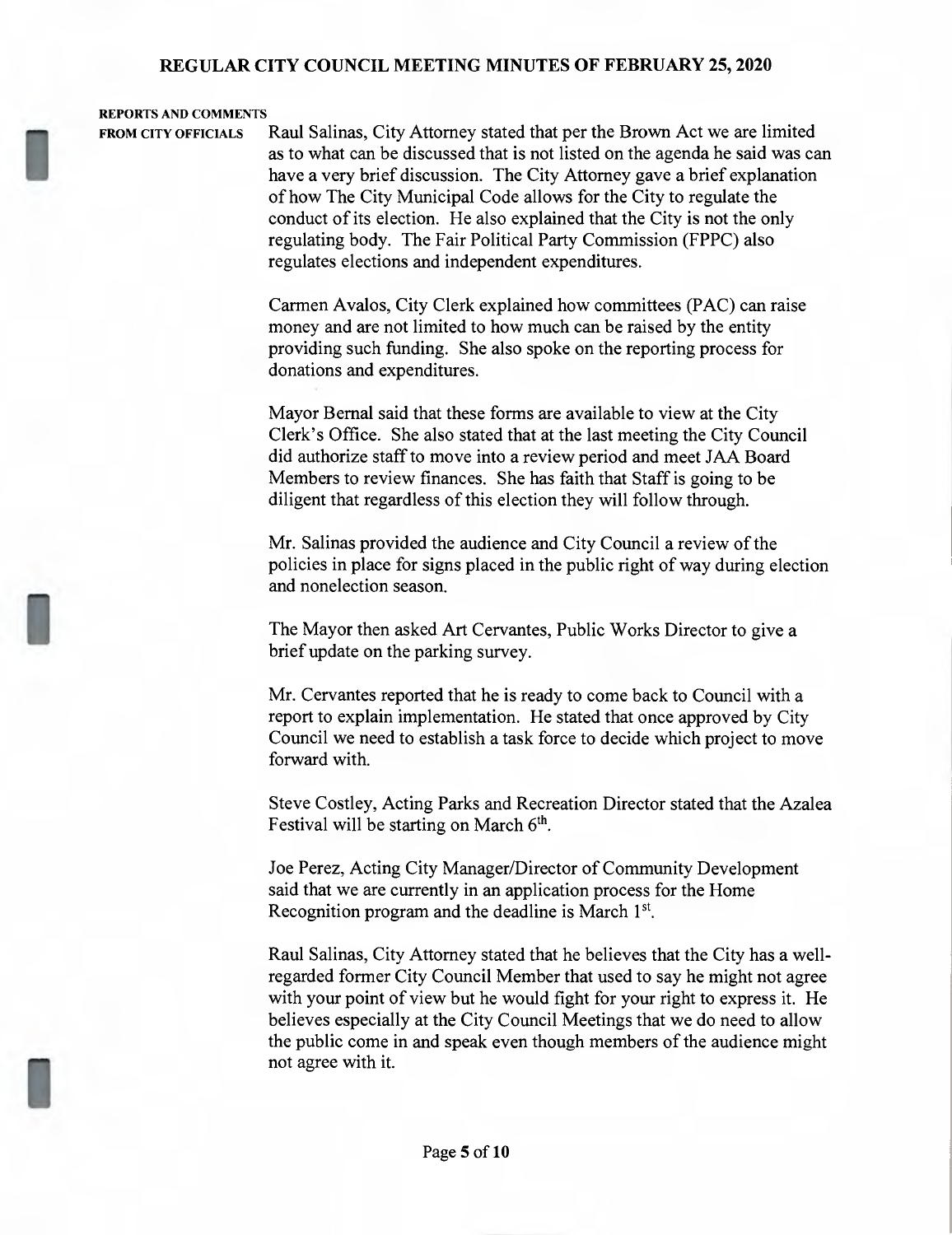### REPORTS AND COMMENTS FROM CITY OFFICIALS

CON'T Greg Martinez, City Treasurer asked to adjourn tonight's meeting in memory of Jesus Alberto Vargas, South Gate Resident.

> Carmen Avalos, City Clerk provided an update on the status of the election.

Council Member Davila attended the San Gabriel Elementary School Career Day and the Taste of the 63rd District Event hosted by Assembly Member Rendon.

Council Member De Witt spoke on the coronavirus and hopes that City staff will look into what we can do as a city. He also spoke on the situation on San Vincente and the recent parking study.

Council Member Rios Spoke on the upcoming census and <sup>a</sup> complete count meeting will be held on Thursday, February  $27<sup>th</sup>$ . He also spoke on the City Sister program.

Vice Mayor Dias, thanked Carmen Avalos, City Clerk for going to the Senior Center to explain the changes in the voting process. The Vice Mayor received <sup>a</sup> scholarship from USC to attend <sup>a</sup> sustainability summit.

Mayor Bernal encouraged everyone to get out and vote. She invited everyone to attend the State of the City which is scheduled for March 9<sup>th</sup> at the South Gate Park auditorium. We will be having guest speakers to update people on the projects help around the City.

The Mayor attended an event with the South Gate's Women's Club where we honored two long standing community members. She requested that the digital traffic signs display that voting has started.

CONSENT CALENDAR Agenda Items 4, 7, 8, 9, 11, 12, 13 and 14 were unanimously approved by motion of Council Member De Witt and seconded by Mayor Bernal. Items 5, 6, and 10 was pulled for separate discussion.

#### 4

LOCAL TRANSPORTATION

SYSTEMS The City Council unanimously adopted Resolution No. 2020-06-CC entitled - A Resolution of the City Council of City of South Gate authorizing application, submittal and receipt of Transformative Climate Communities (TCC) Plarming Grants Program funds through the Strategic Growth Council for the preparation of a micro transit and mobility study during Consent Calendar.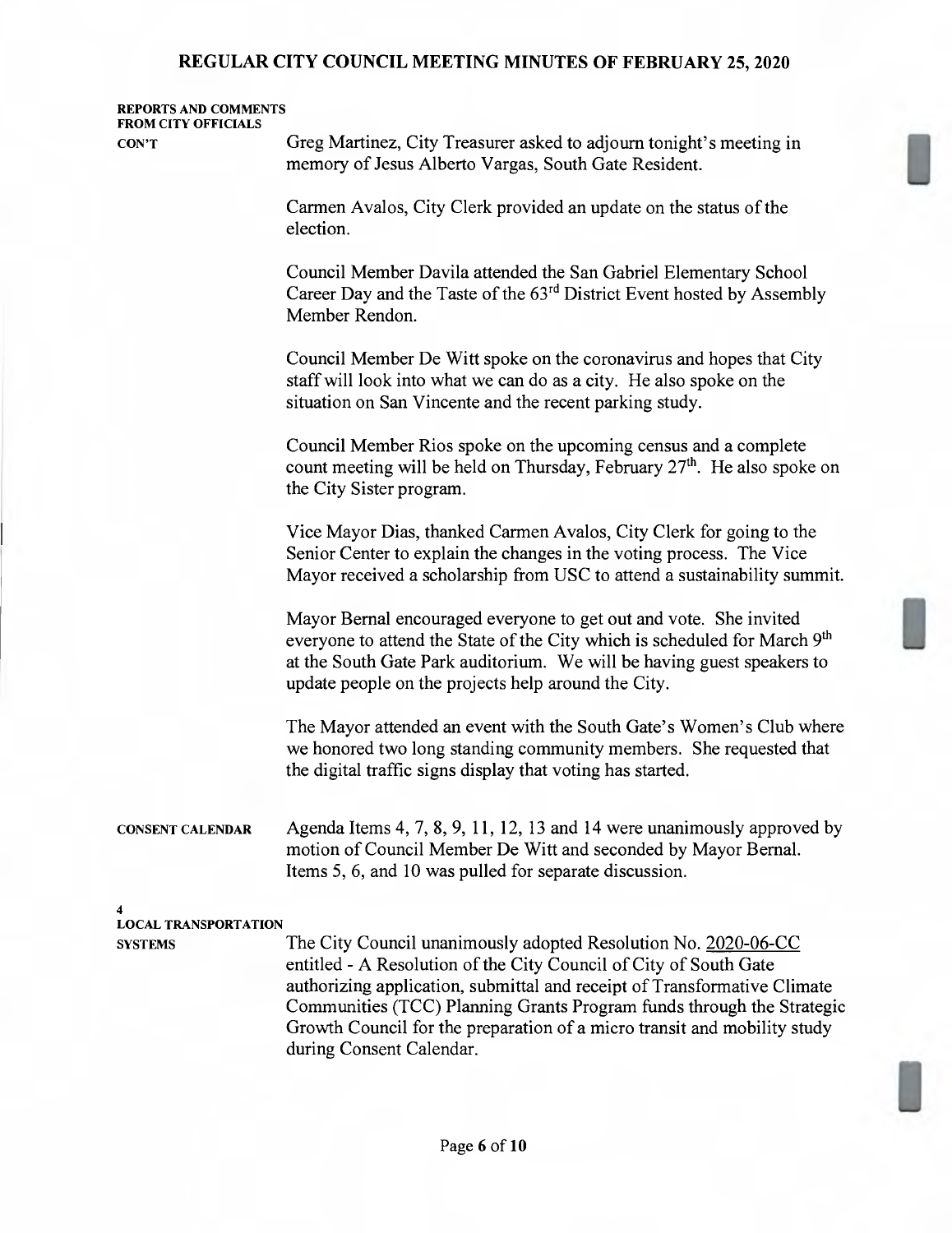5 The City Council unanimously approved A, B, and C by motion of ENGINEERING Council Member Davila and seconded by Council Member Rios. a. Approved three As-Needed Professional Engineering Services Agreements with the following firms, each for <sup>a</sup> two year term with an option to extend each Agreement for two additional years, for an amount not-to-exceed \$240,000 per year, per Agreement: 1. Willdan Engineering (Contract No. 2020-15-CC); 2. KOA Corporation (Contract No. 2020-16-CC); an 3. Interwest Consulting Group, Inc. (Contract No. 2020-17-CC); Authorized the use of Purchase Orders in directing work to the  $<sub>b</sub>$ .</sub> three firms in an amount not- to-exceed the approved amount for each Purchase Order; and Authorized the Mayor to execute the Agreements in <sup>a</sup> form  $\mathbf{c}$ . acceptable to the City Attorney. 6 The City Council unanimously approved A and B by motion of Council **SOUNDWALL** Member De Witt and seconded by Council Member Davila. a. Approved Agreement (Contract No. 2020-18-CC) with T.Y. Lin International Group for construction management and inspection services for the construction of the 1-710 Corridor Soundwall Project, Caltrans Contract 07-298014, City Project Nos. 587-ST and 547-ST, in an amount not-to-exceed \$665,866; and  $<sub>b</sub>$ </sub> Authorized the Mayor to execute the Agreement in <sup>a</sup> form acceptable to the City Attorney. 7 The City Council unanimously approved A and B during Consent 3125 FIRESTONE Calendar. Accepted the Grant Deed from J & Y 26 Firestone, LLC, to secure a. an 8-foot swath of right-of-way for street purposes, along Firestone Boulevard, for the proposed retail center at 3125 Firestone Boulevard necessary to achieve consistency with the Mobility Element of the South Gate General Plan 2035; and

b. Authorized the Mayor to execute the Certificates of Acceptance in forms acceptable to the City Attorney.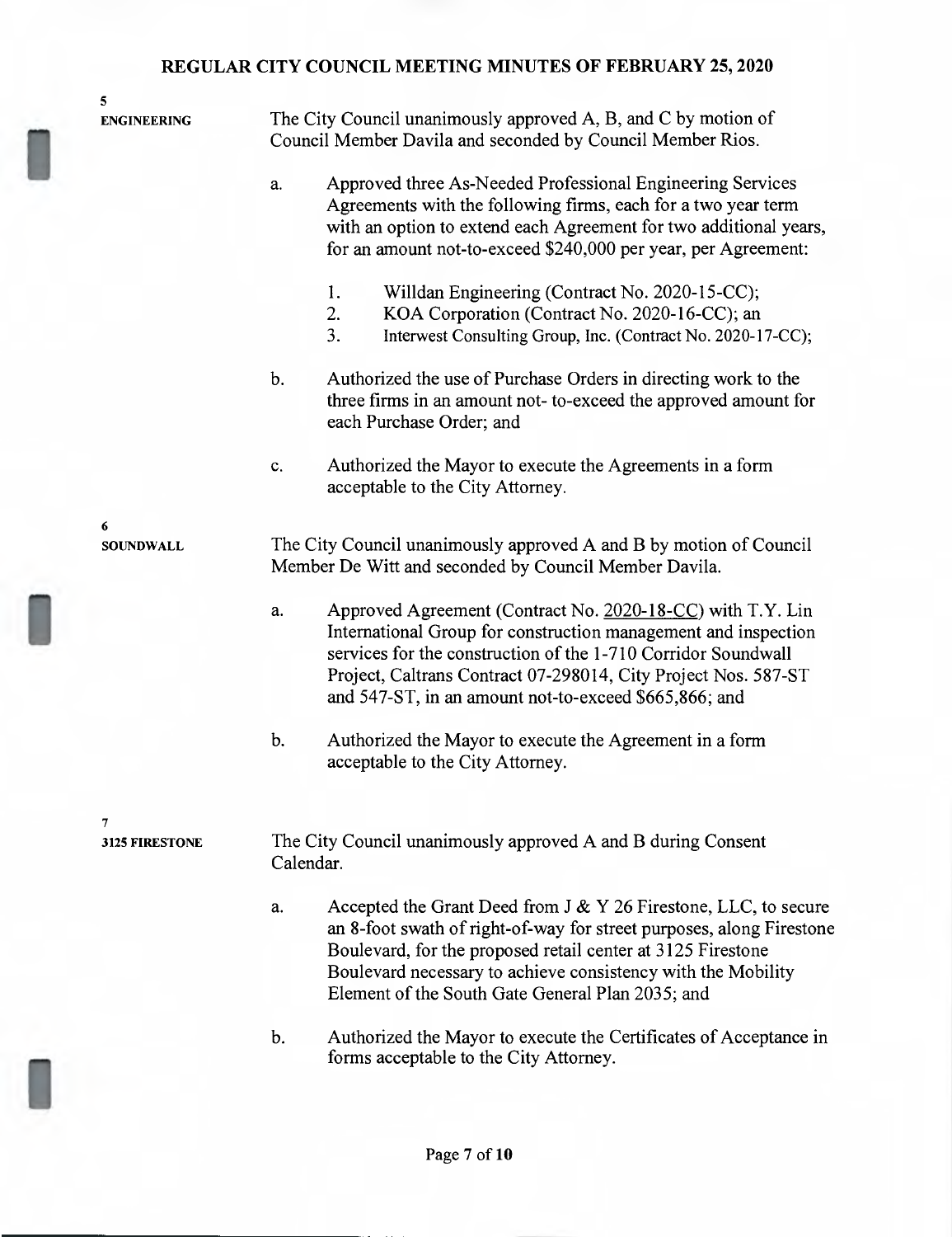| 8<br><b>CITYWIDE SIDEWALK</b> |                                                                                                                                                         |                                                                                                                                                                                                                                            |  |  |
|-------------------------------|---------------------------------------------------------------------------------------------------------------------------------------------------------|--------------------------------------------------------------------------------------------------------------------------------------------------------------------------------------------------------------------------------------------|--|--|
|                               | Calendar.                                                                                                                                               | IMPROVEMENT PHASE VI The City Council unanimously approved A and B during Consent                                                                                                                                                          |  |  |
|                               | a.                                                                                                                                                      | Approved Change Order No. 1 to Contract No. 3564 with CJ<br>Concrete Construction, Inc., to reduce the quantity for root barrier<br>installations and increase the quantity for concrete repairs, at no<br>additional cost or savings; and |  |  |
|                               | $\mathbf{b}$ .                                                                                                                                          | Authorized the Assistant City Manager/Director of Public Works<br>to execute Change Order No. 1.                                                                                                                                           |  |  |
| 9<br><b>SKY LIGHT</b>         |                                                                                                                                                         |                                                                                                                                                                                                                                            |  |  |
| <b>REPLACEMENT</b>            | Calendar.                                                                                                                                               | The City Council unanimously approved A and B during Consent                                                                                                                                                                               |  |  |
|                               | a.                                                                                                                                                      | Accepted completion of construction of the Sports Center Roof<br>Skylight Panel Replacement, City Project No. 586-ARC,<br>completed by Inter-Sky Custom Skylights & Daylighting, Inc.,<br>effective January 30. 2020; and                  |  |  |
|                               | b.                                                                                                                                                      | Directed the City Clerk to file the Notice of Completion with the<br>Los Angeles County Registrar Recorder's Office.                                                                                                                       |  |  |
| 10<br><b>MOU SGPOA</b>        | The City Council unanimously approved A and B by motion of Council<br>Member Rios and seconded by Council Member De Witt.                               |                                                                                                                                                                                                                                            |  |  |
|                               | a.                                                                                                                                                      | Approved Side Letter of Agreement with the South Gate Police<br>Officers' Association regarding overtime court duty/court<br>appearance for police officers; and                                                                           |  |  |
|                               | b.                                                                                                                                                      | Authorized the Mayor to execute the Side Letter of Agreement in a<br>form acceptable to the City Attorney.                                                                                                                                 |  |  |
| 11<br><b>QUARTERLY</b>        |                                                                                                                                                         |                                                                                                                                                                                                                                            |  |  |
| <b>REPORT</b>                 | The City Council unanimously received and filed the Quarterly<br>Investment Report for the quarter ended September 30, 2019 during<br>Consent Calendar. |                                                                                                                                                                                                                                            |  |  |
| 12<br><b>SURPLUS PROPERTY</b> | Calendar.                                                                                                                                               | The City Council unanimously approved A and B during Consent                                                                                                                                                                               |  |  |
|                               | a.                                                                                                                                                      | Declared obsolete items as surplus property; and                                                                                                                                                                                           |  |  |
|                               | b.                                                                                                                                                      | Authorizing U.S. Auction Services to sell these surplus items at<br>auction.                                                                                                                                                               |  |  |

Ll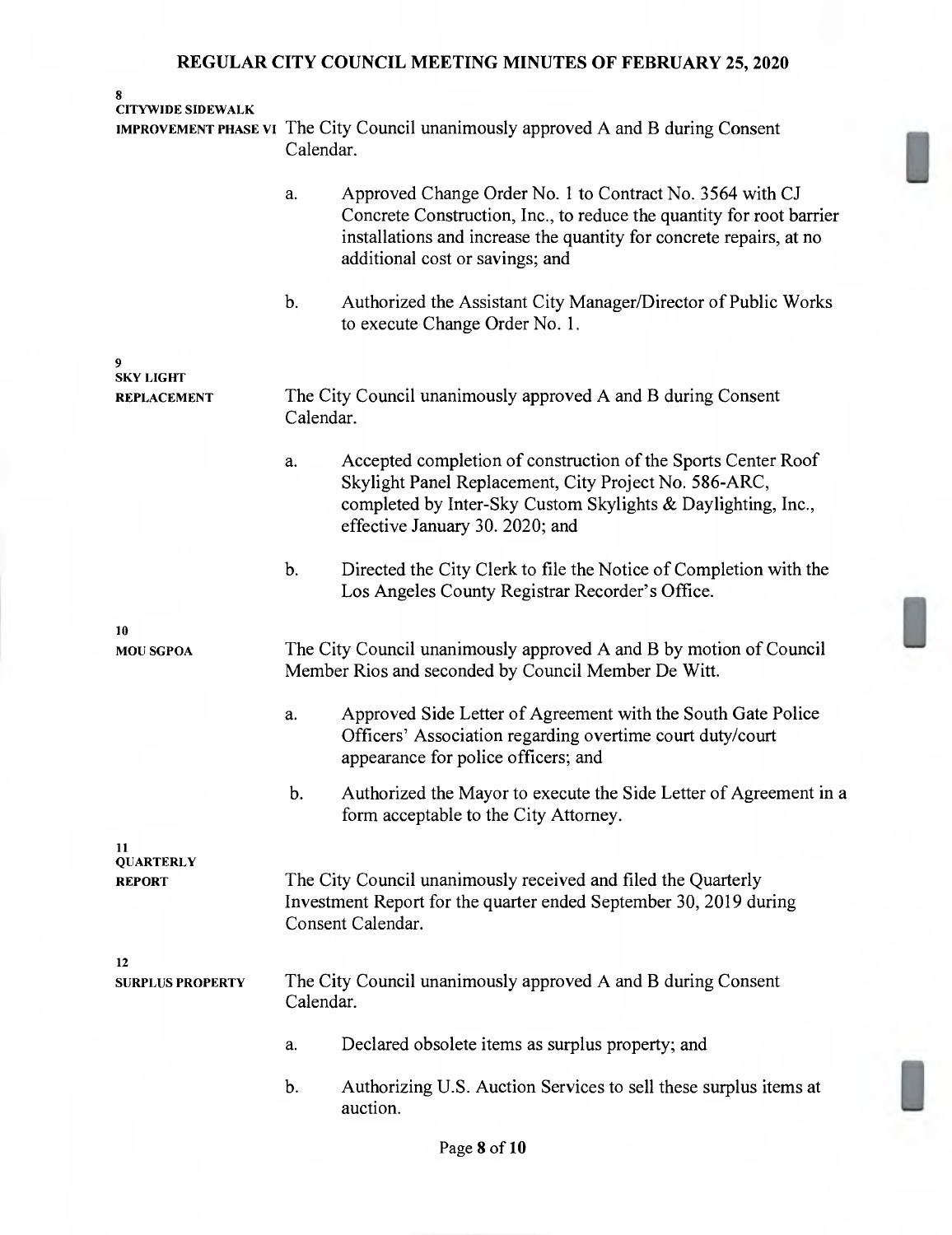| 13<br><b>POLICE CANINE</b><br><b>POLICY</b> | The City Council unanimously approved A, B, and C during Consent<br>Calendar.                                                                                                                                                        |
|---------------------------------------------|--------------------------------------------------------------------------------------------------------------------------------------------------------------------------------------------------------------------------------------|
|                                             | Accepted \$2,500.00 donations from Accurate Steel Treating,<br>a.<br>Bordo, Inc., Metalsport, and Accurate Ion, for a total of<br>\$10,000.00;                                                                                       |
|                                             | b.<br>Increased the Fiscal Year 2019/20 revenue projections in the Asset<br>Forfeiture Fund, Account No. 235-4904 (Asset Forfeiture Fund -<br>Donations) by \$10,000.00, from \$0.00 to \$10,000.00; and                             |
|                                             | Authorized expenditure of \$15,871.25 from the Asset Forfeiture<br>c.<br>Fund for the purchase of one fully trained Narcotics Detection<br>Canine and required handler training.                                                     |
| 14<br><b>POLICE</b>                         | The City Council unanimously approved A, B, and C during Consent<br>Calendar.                                                                                                                                                        |
|                                             | Approved Purchase Order with National Auto Fleet Group for the<br>a.<br>purchase of two pursuit vehicles and installation of necessary<br>emergency equipment for the Police Department, in the total<br>amount of \$105,950.40; and |
|                                             | $\mathbf b$ .<br>Approved Purchase Order with Motorola/BearCom for the<br>purchase of radio equipment to outfit these two patrol vehicles, in<br>the amount of $$16,273.78$ ; and                                                    |
|                                             | Approved Purchase Order with CDCE. Inc., for the purchase of<br>c.<br>Mobile Data Computers to outfit these two patrol vehicles, in the<br>amount of \$12,683.93; and                                                                |
|                                             | d.<br>Appropriated \$12,970.11 from the unassigned Asset Forfeiture<br>Fund balance to Account No. 235-570-21-9003 (Asset Forfeiture<br>Fund - Auto/Rolling Stock) to adjust for the total purchase.                                 |
| 15<br><b>WARRANTS</b>                       | The City Council unanimously approved the Warrants for February 25,<br>2020 by motion of Council Auditor Davila and seconded by Mayor<br>Bernal.                                                                                     |
|                                             | Total of Checks:<br>\$2,431,960.01<br>Voids:<br>0.00)<br>$\left( \text{\$} \right)$<br><b>Total Payroll Deductions:</b><br>\$284,747.24<br>Grand Total:<br>\$2,147,212.77                                                            |